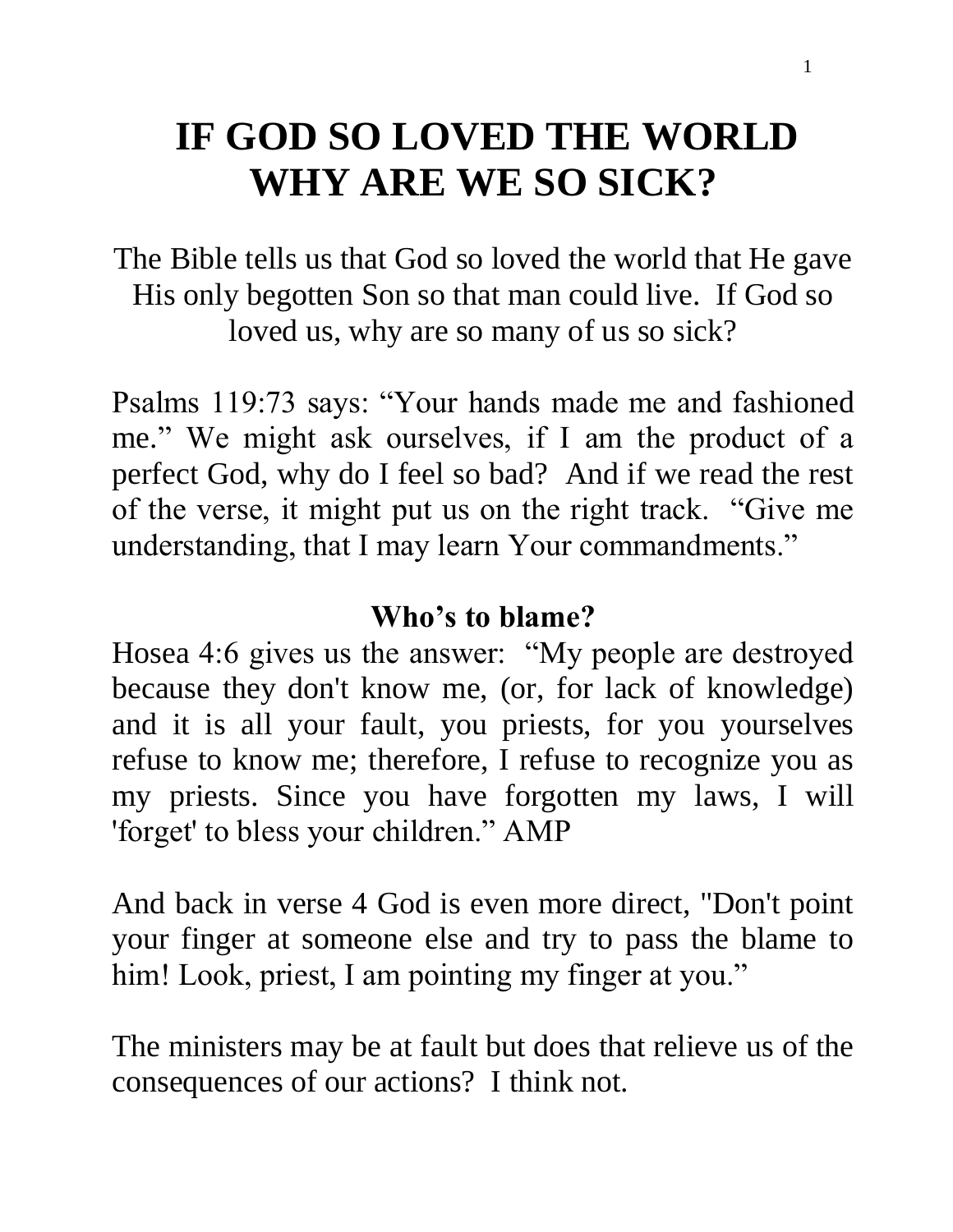But God promises His chosen in Exodus 15:26: "If you will give earnest heed to the voice of the LORD your God, and do what is right in His sight, and give ear to His commandments, and keep all His statutes, I will put none of the diseases on you which I have put on the Egyptians; for I, the LORD, am your healer."

And in Exodus 23:25-26, "But you shall serve the LORD your God, and He will bless your bread and your water; and I will remove sickness from your midst. There shall be no one miscarrying or barren in your land; I will fulfill the number of your days."

And you can depend on our God for He is consistent, "For I, the LORD, do not change" (Mal 3:6). Also in Hebrews 13:8 Paul tells us that Jesus Christ is the same yesterday, today, and forever. But of course, after all, He is the God of the Old as well as the New Testament.

### **But does that apply to us?**

What scriptures was Paul referring to in II Timothy 3:16- 17, when he said, "All Scripture is inspired by God and profitable for teaching, for reproof, for correction, for training in righteousness; so that the man of God may be adequate, equipped for every good work?" The New Testament had not been written yet, so it had to be the Old Testament.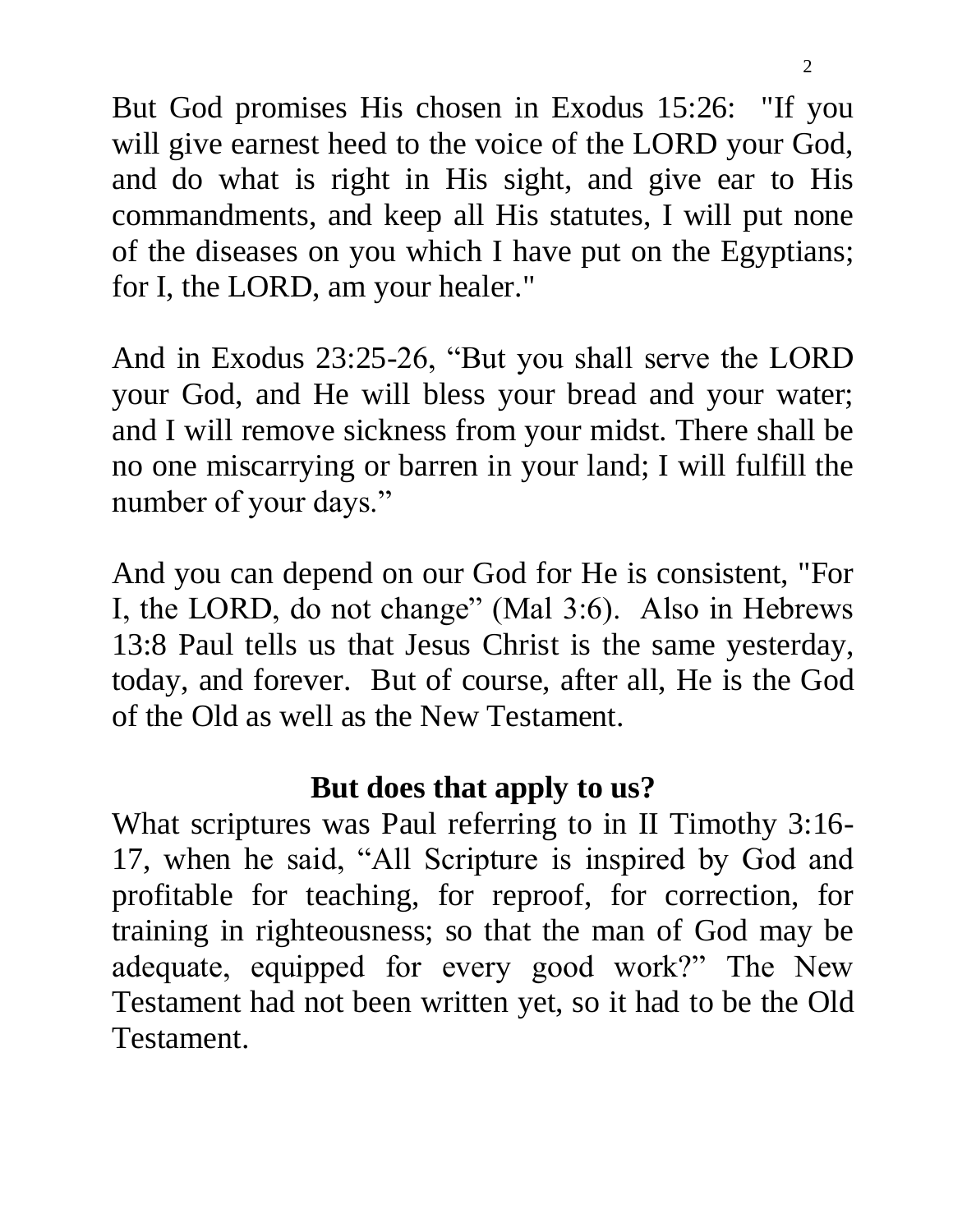Proverbs is a good source of much needed wisdom:

"My son, do not forget my teaching, But let your heart keep my commandments; for length of days and years of life And peace they will add to you" (Prov. 3:1-2).

"Listen, son of mine, to what I say. Listen carefully. Keep these thoughts ever in mind; let them penetrate deep within your heart, for they will mean real life for you and radiant health" (Prov. 4:20-22).

Cause and effect, for every effect there is a cause. Proverbs 26:2 remind us that, the curse, causeless shall not come.

Why ask for healing if we keep doing the thing that made us sick? If you always do what you always did you will always get what you always got. It's so hard to break old habits and traditions, so we continue doing what we always did.

The creator has set certain laws that has always been and will always be in effect. Man has never yet broken one of those laws; he just breaks himself against them, but the law remains.

There are laws that cover and set in order many things.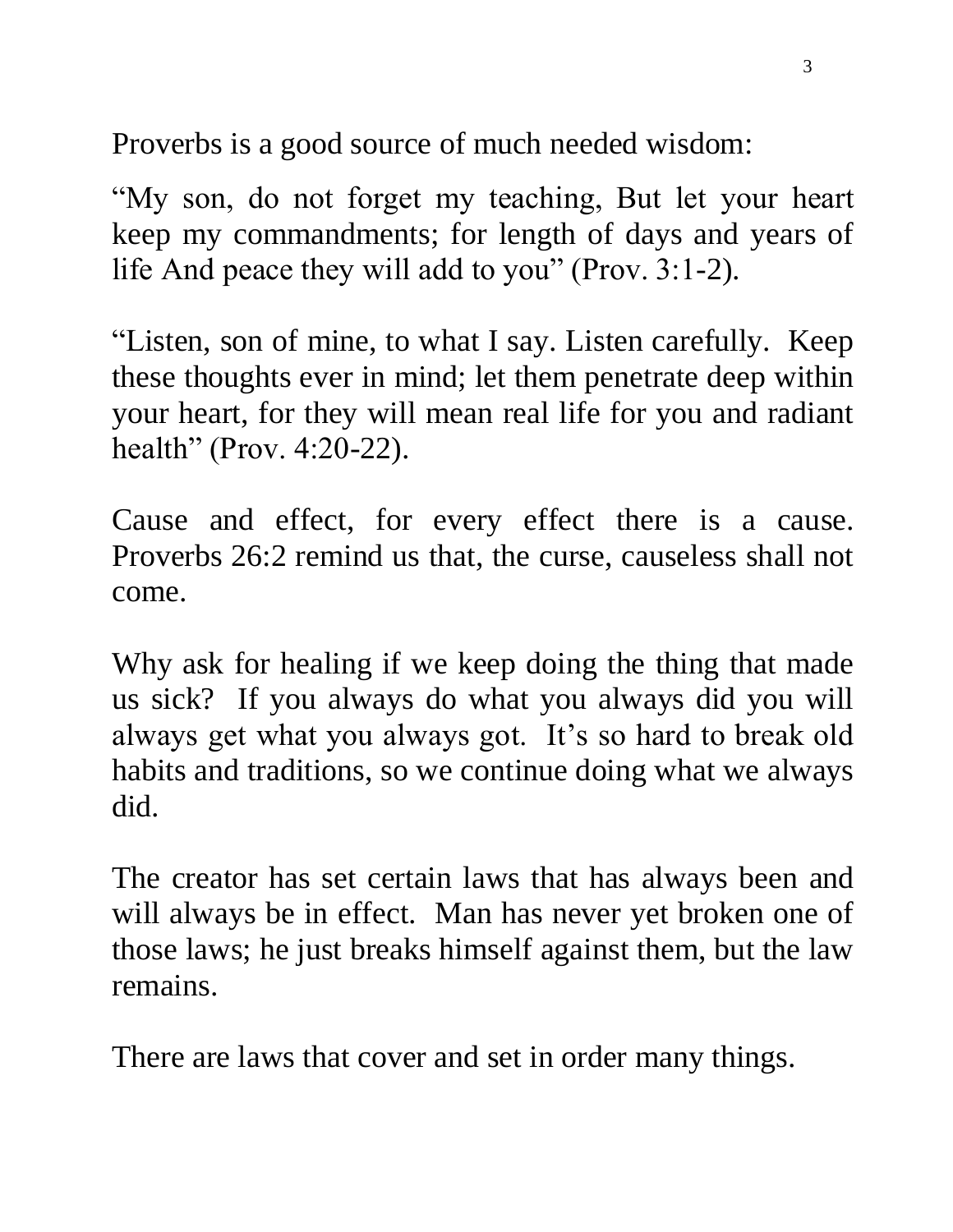There are laws of physics, like the law of gravity, or the law of thermodynamics, which proves that anything left to itself, will simply degenerate back to its basic elements.

There is a law of agriculture, if you plant weeds, no-matter how hard you pray you won't raise corn. How many of us have sown wild oats and then prayed for a crop failure?

There are health laws that we constantly seem to be breaking and then asking God to heal us so we can do it again. Why not clean ourselves up physically as well as spiritually?

Leviticus tells us of things God holds to be clean and unclean, what He made for food and what He made to clean up the earth. That is His determination not ours. To be clean is to be separated *for* God; to be unclean is to be separated *from* God. Do you think God might be speaking physically as well as spiritually?

On being clean, we read in Deuteronomy 23:13-14 of a law concerning sanitation: "Each man must have a spade as part of his equipment; after every bowel movement he must dig a hole with the spade and cover the excrement. The camp must be holy, for the **Lord walks among you to** protect you and to cause your enemies to fall before you; and the Lord does not want to see anything indecent lest he turn away from you." The old adage, "cleanliness is next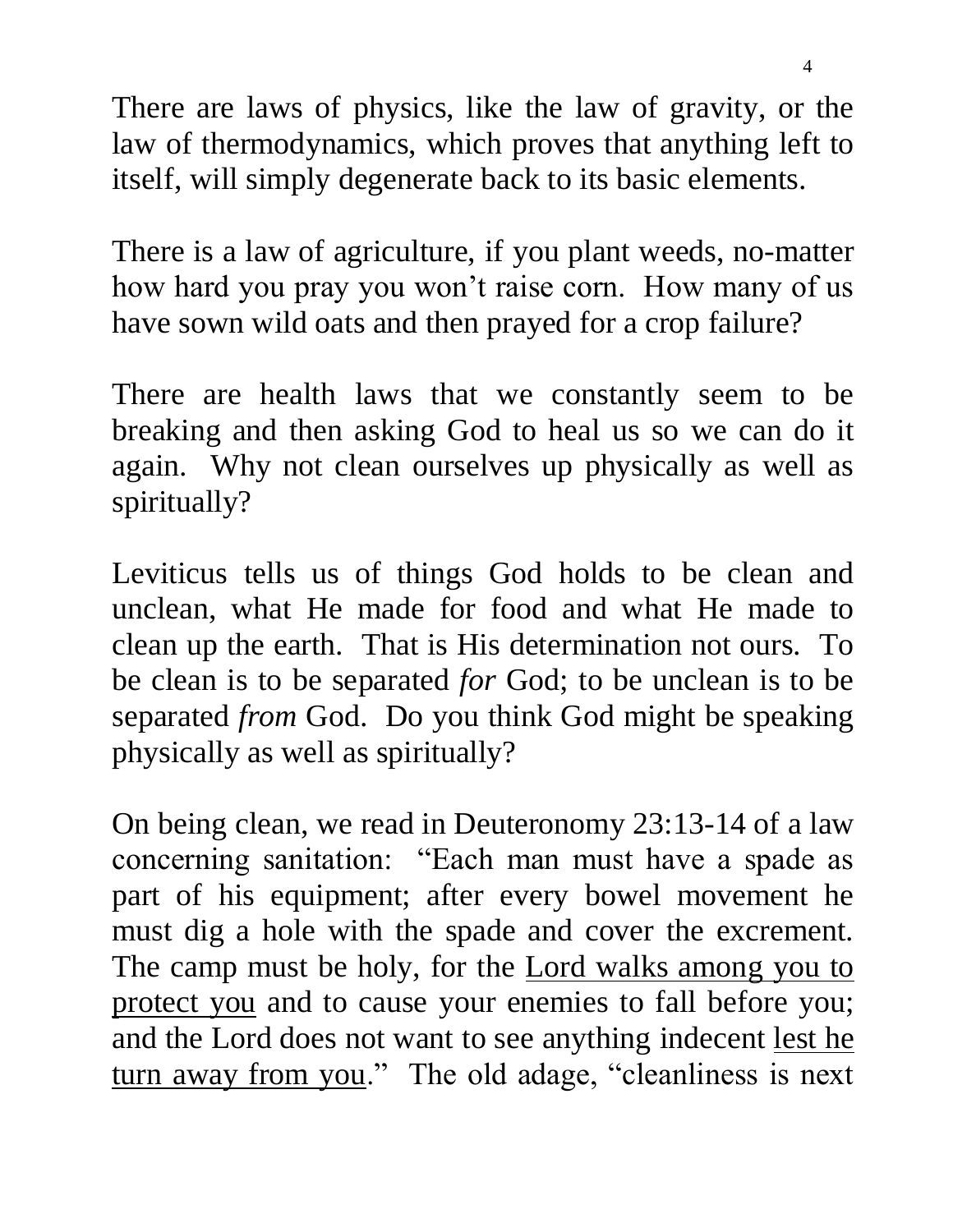to godliness" may not be in the Bible, but we can see that God likes things to be clean.

Many armies have caused their own defeat by ignoring this simple law of hygiene, and perhaps it caused God to turn away from them as well.

# **London's cholera epidemic**

In 1847 London suffered a devastating epidemic of cholera because they would not apply this principle taught by the Bible. A very wise man by the name of Edwin Chadwick was put in charge and was finally able to clean up the open sewers and cesspools that plagued all of London. He brought the plague to an end through cleanliness; but, he had to step on many political toes and made so many enemies that he was universally denounced.

Chadwickism was to the nineteenth century what McCarthyism would be to the twentieth century. When he first accepted the job of cleaning up London he wrote in his diary, "It will involve trouble, anxiety, reproach, abuse, unpopularity, I shall become a target for private assault and public press---God give me strength." Such is the fate of anyone who attempts to change the status quo.

After 22 years of 10 and 12-hour days, he was forced into retirement, a very sick man. Yet many of today's cities still use the methods he developed.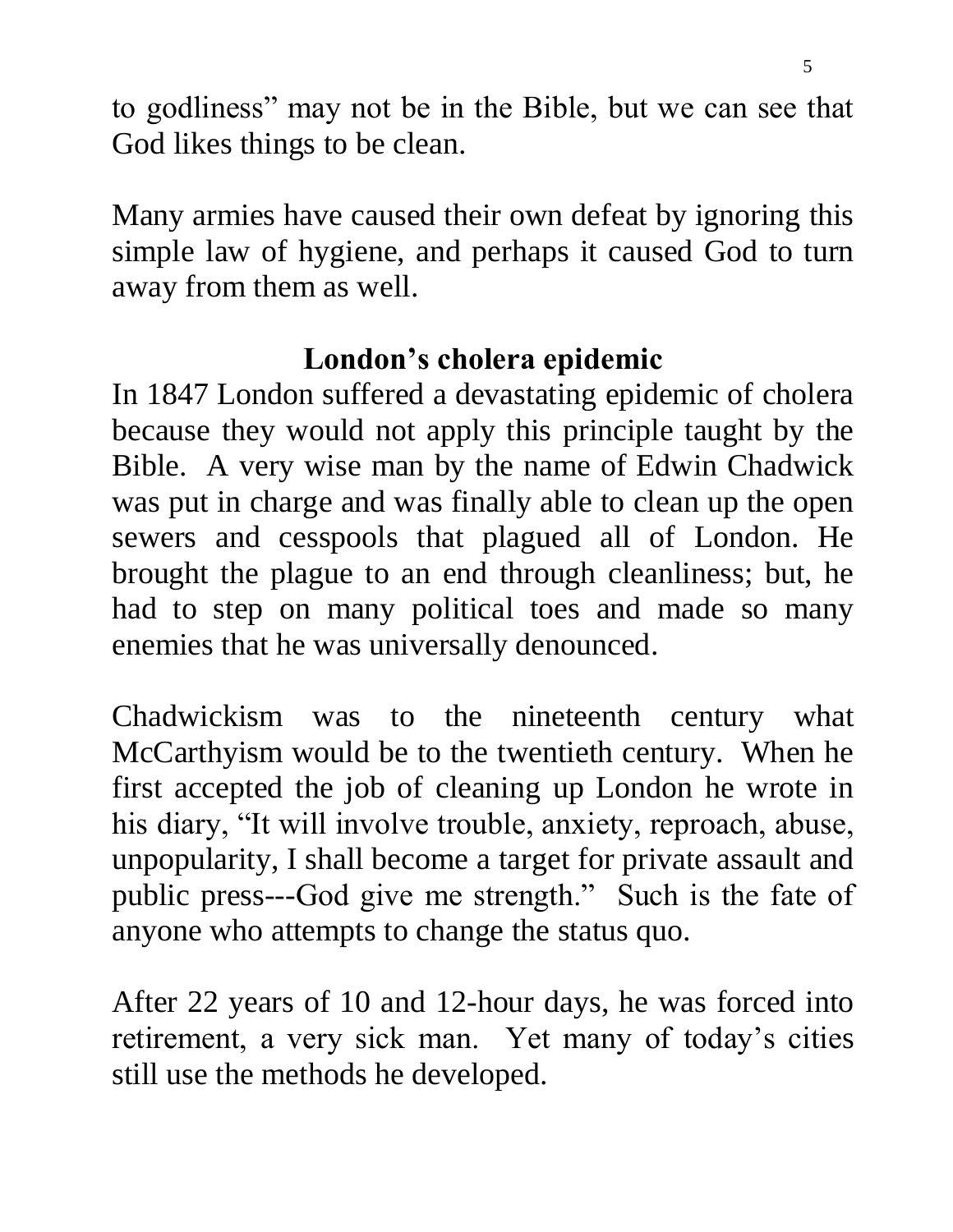#### **Hospital death rates**

At about the same time, there was a doctor by the name of Ignaz Semmelweis who worked at a hospital in Vienna. He attempted to introduce the ridiculous procedure of washing ones hands between patients. Germs and bacteria were unheard of in those days so why bother with some old book that said one should practice cleanliness. Even though the death rate of his department dropped from 18% down to 1%, he was unable to convince anyone and became known as "the clean freak."

His successes at saving lives eventually cost him his job. Truth was blinded by prejudice, jealousy and pride. After a series of defeats and the frustrations of trying to change established procedures, Semmelweis was committed to and died in an insane asylum. If only someone would have taken Leviticus 12 or Numbers 19 seriously

#### **Norway's battle with leprosy**

In the 1700's Norway was losing a battle with an epidemic of leprosy. Finally someone read, believed and acted on Leviticus 13:46 and isolated those with the disease. By the 1800's leprosy was under control; but surely it couldn't have been those silly biblical superstitions that stopped it. It must have just run its course.

And so the enlightened ones, who knew that the Old Testament was meant only for the Jews, then allowed lepers to wander freely throughout the cities. Guess what?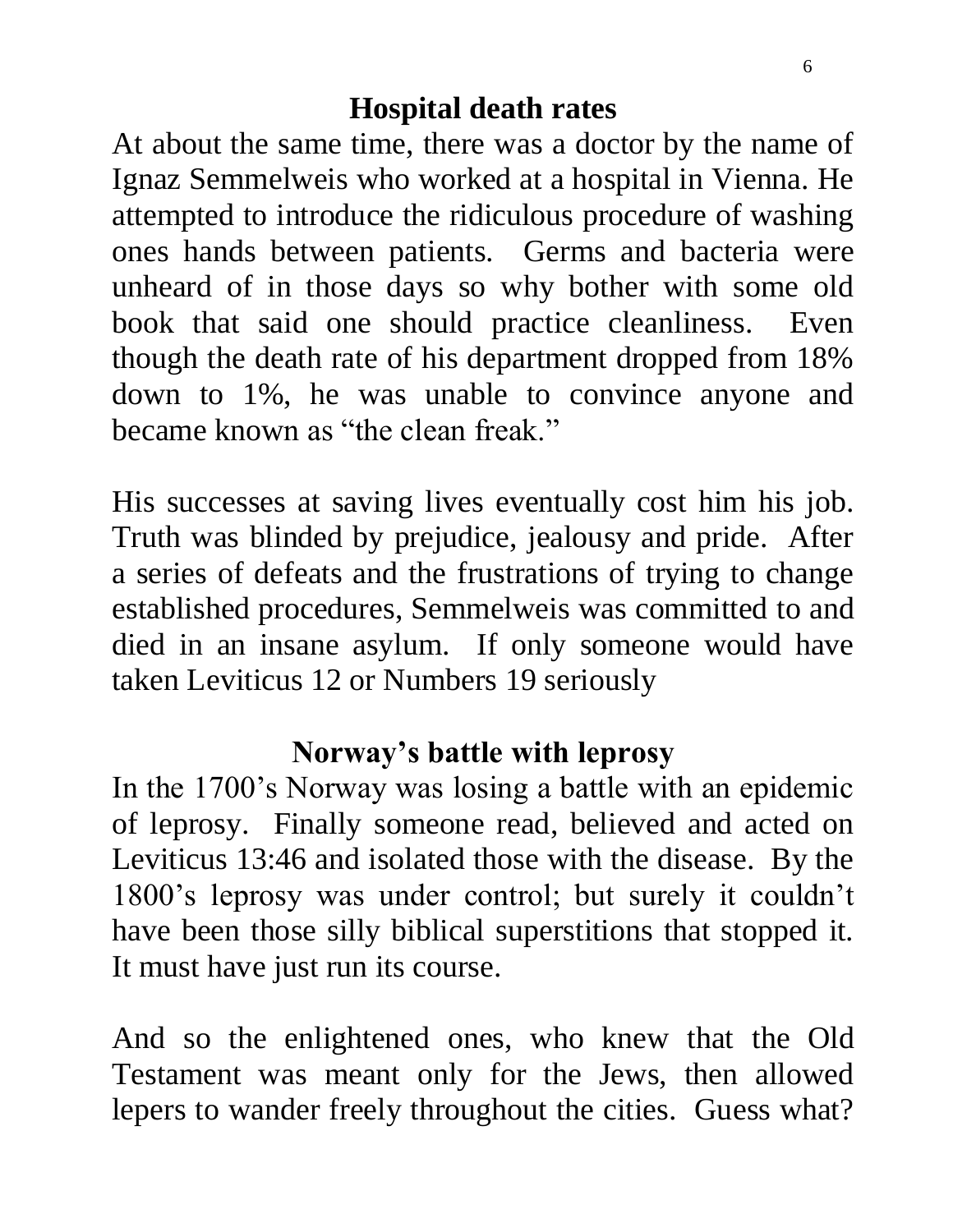Once again leprosy flared out of control. Will we ever learn?

## **A storage bin for poison**

We are told in Lev. 7:23 not to eat the fat. It's referring to the hard fat in particular that lies just under the skin around the out side of the muscle, or meat. We now know that that is where the body stores much of the poisons, infectious diseases, parasites and anything harmful to the body that the body can't get rid of any other way. But fat makes things taste so good when it's used to cook with. Umm, smell that aroma. Is the taste test a good measure for determining healthy food?

Appetite has been the downfall of mankind as far back as the Garden of Eden, when Eve, as we do today, decided God didn't really mean what He said.

We are also told not to eat blood. We now know that blood not only delivers nutrients throughout the body, but it also acts as the bodies sewer system and carries off waste products.

A certain tribe in Africa requires the drinking of blood as a coming of age rite. That would be like drinking water from a sewer. It's significant that that tribe has a shorter life span than others in the area and is plagued by more diseases. Ever tasted blood pudding or blood sausage? Its been said, we dig our graves with our spoon. How true.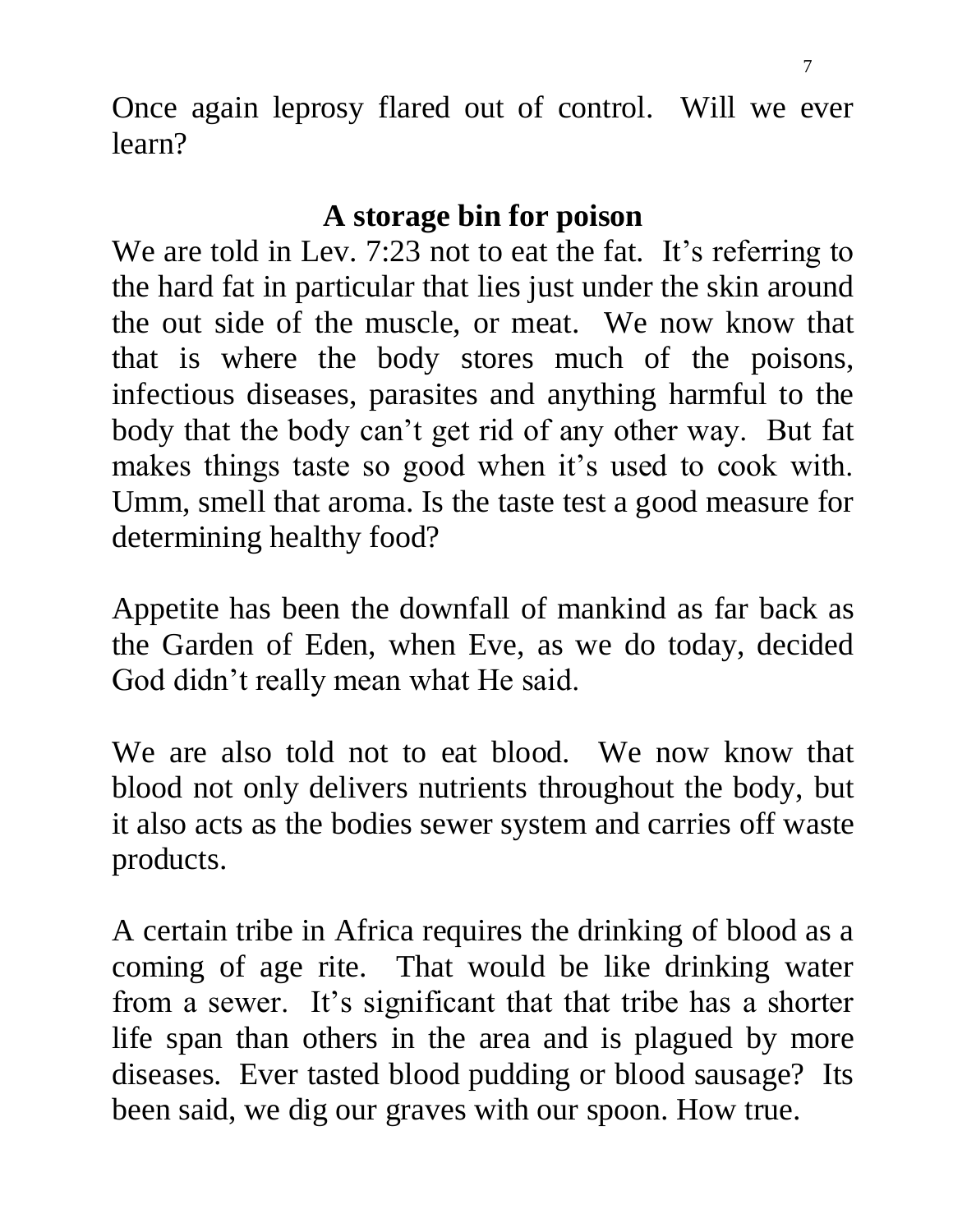Most of the meats we consume have not been bled properly and we are inadvertently eating blood. Soaking meat in salt water before cooking does help to draw the blood out. I'm sure restaurants take the time to do that, don't they?

# **Why did God create scavengers?**

Let's not ignore the great house cleaners the scavengers, God's garbage collectors, purposely designed to keep land and waters clean, but are they for human consumption? God calls them unclean for good reason.

God has much to say about Swine, "the other white meat," in all its many forms. The flavorful, aromatic, tasty meat that is so popular. Have you ever noticed how difficult it is to avoid pork? When you start reading labels you will be surprised at where you will find the many byproducts of the swine. One would think there is an evil agenda being perpetrated here on earth, humm?

The modern way of raising pigs is now so much better, that we no longer need to be concerned about the health problems of eating swine, right? Wrong. The pig was not designed for human consumption and no matter what man does to make it clean God still knows that it is unclean. Consider what God says about the eating habits of some in the latter days.

"Those who [attempt to] sanctify themselves and cleanse themselves to enter [and sacrifice to idols] in the gardens,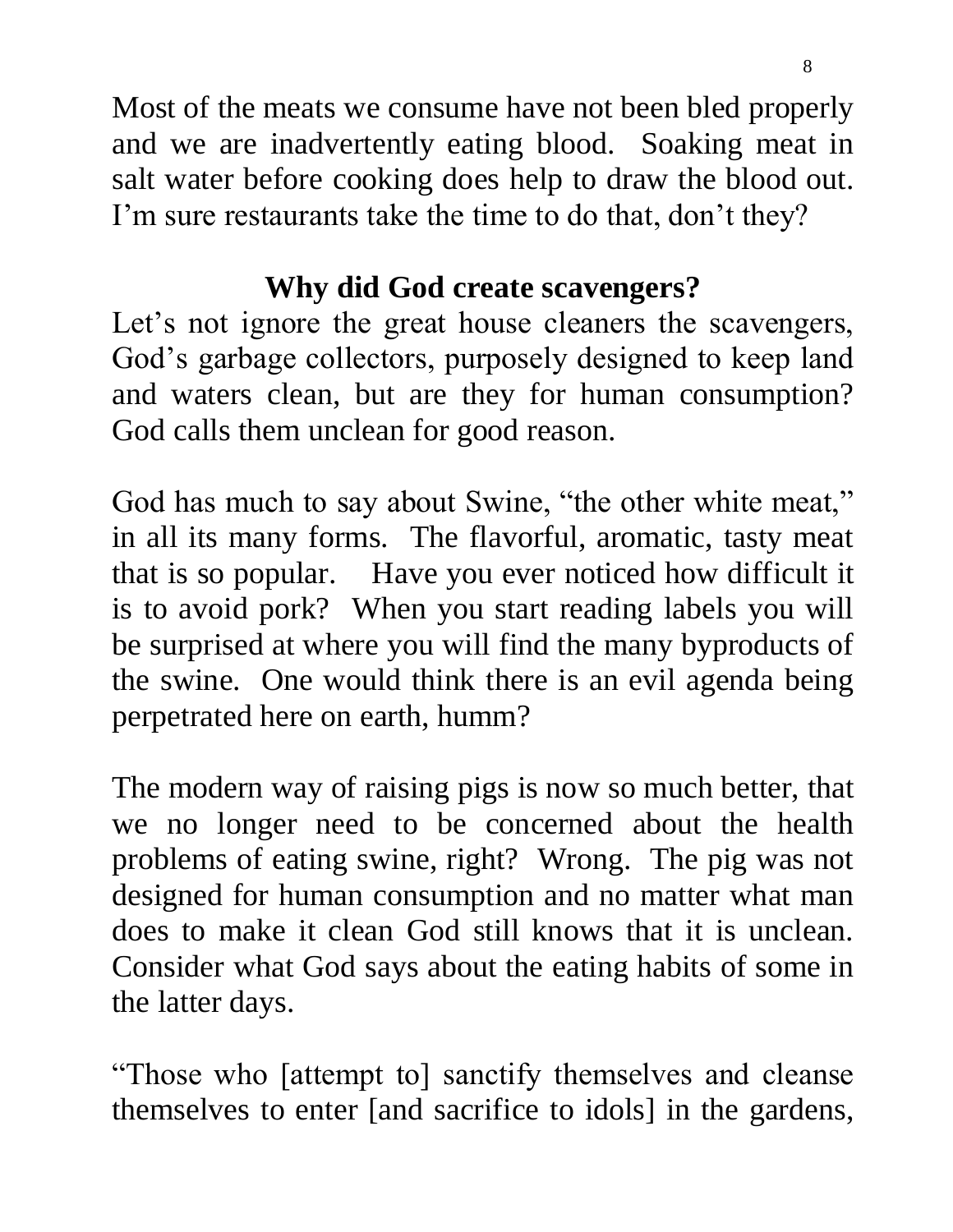following after one in the midst, eating hog's flesh and the abomination [creeping things] and the mouse, their works and their thoughts shall come to an end together, says the Lord" (Isa 66:17 AMP).

The cow eats grass, yet the food that is eaten is filtered through four stomachs before it gets into the cows body. The pig will even eat it's own excrement and what it eats goes through a very short digestive system and then directly into it's flesh, mostly unchanged.

In an experiment at M.I.T. hogs were fed various refuse, and within two hours it was found unchanged in the flesh of the pig. In another experiment, infected pork was heated to extremely high temperatures in a pizza oven to see if the trichina worm could survive. Most died but some lived. So much for cooking your pork chops well done.

Shellfish and other bottom feeders we now know were put on earth to clean up polluted waters. Oysters, clams, lobsters etc, will actually purify waters that have been polluted by industrial wastes or any other poisonous wastes. Where do the poisons go? In you, if you are careless enough to partake of those fine delicacies.

God didn't change our digestive system when Jesus died on the cross nor when He was resurrected.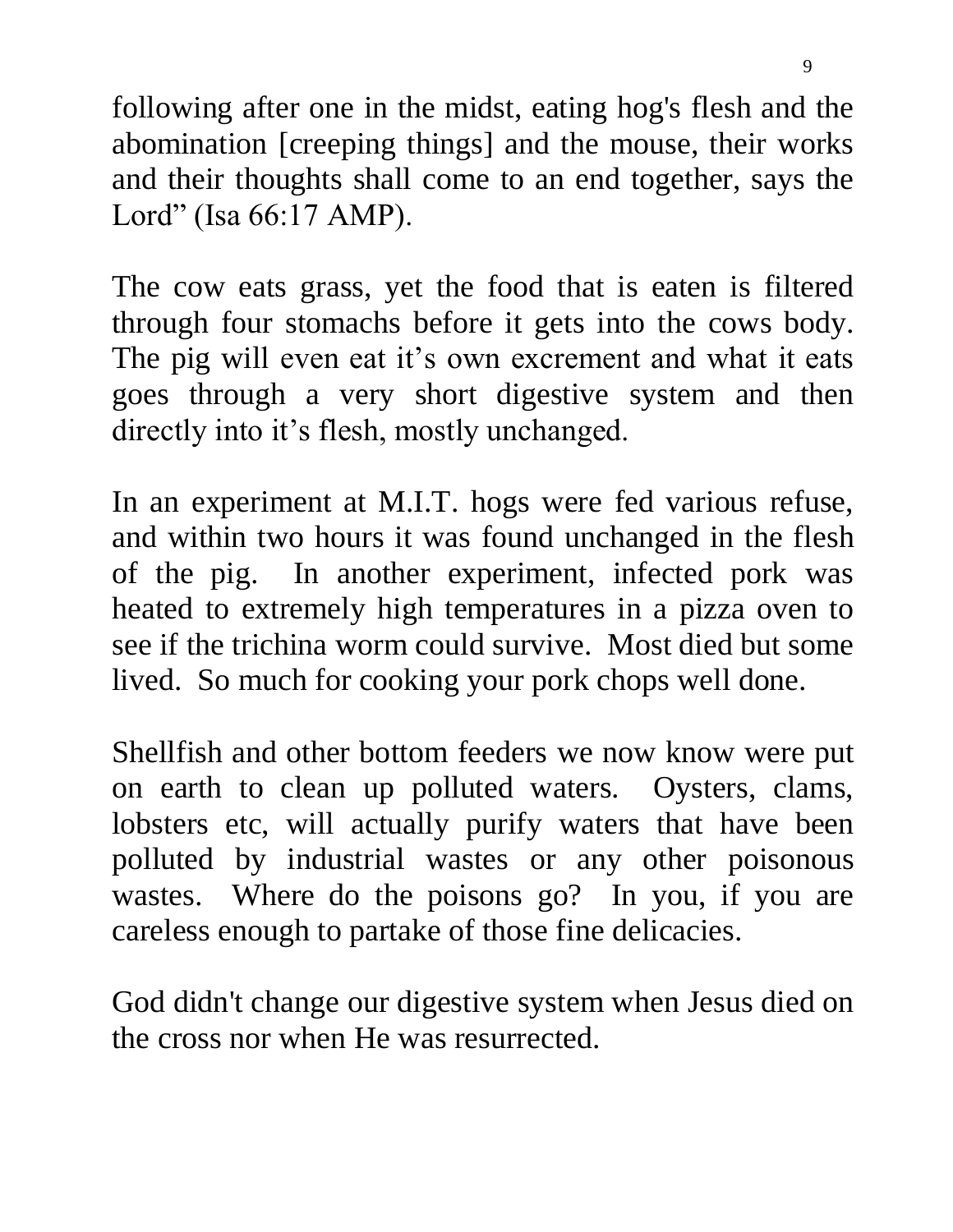#### **Instructions from the manufacturer**

God asks us a very important question in Isaiah 55:2-3, "Why do you spend money for what is not bread, and your wages for what does not satisfy? Listen carefully to Me, and eat what is good, And delight yourself in abundance. Incline your ear and come to Me. Listen, that you may live;"

In Mark 7 Jesus chastised the religious leaders for emphasizing their physical traditions over God's spiritual law. In verse 15-23 he explains that observing physical laws alone will not produce spiritual cleanliness. Verse 19 does not say, or imply that Jesus is declaring "all foods clean" as many new translations declare. Jesus was making the pointy that what you eat will not make you spirally clean or unclean, but what comes out of your heart will. The Jews were depending on physical rituals to make them spiritually clean, review verse 20.

There is so much more that needs to be discussed. Such as the four white killers, white flour, white sugar, white salt and white fat. But let me point you to some good sources of information. Remember your health is your responsibility. Take charge of it.

"GOD'S KEY TO HEALTH AND HAPPINESS" by Elmer A Josephson, a Baptist minister, was dying of cancer and given only a few weeks to live. He decided to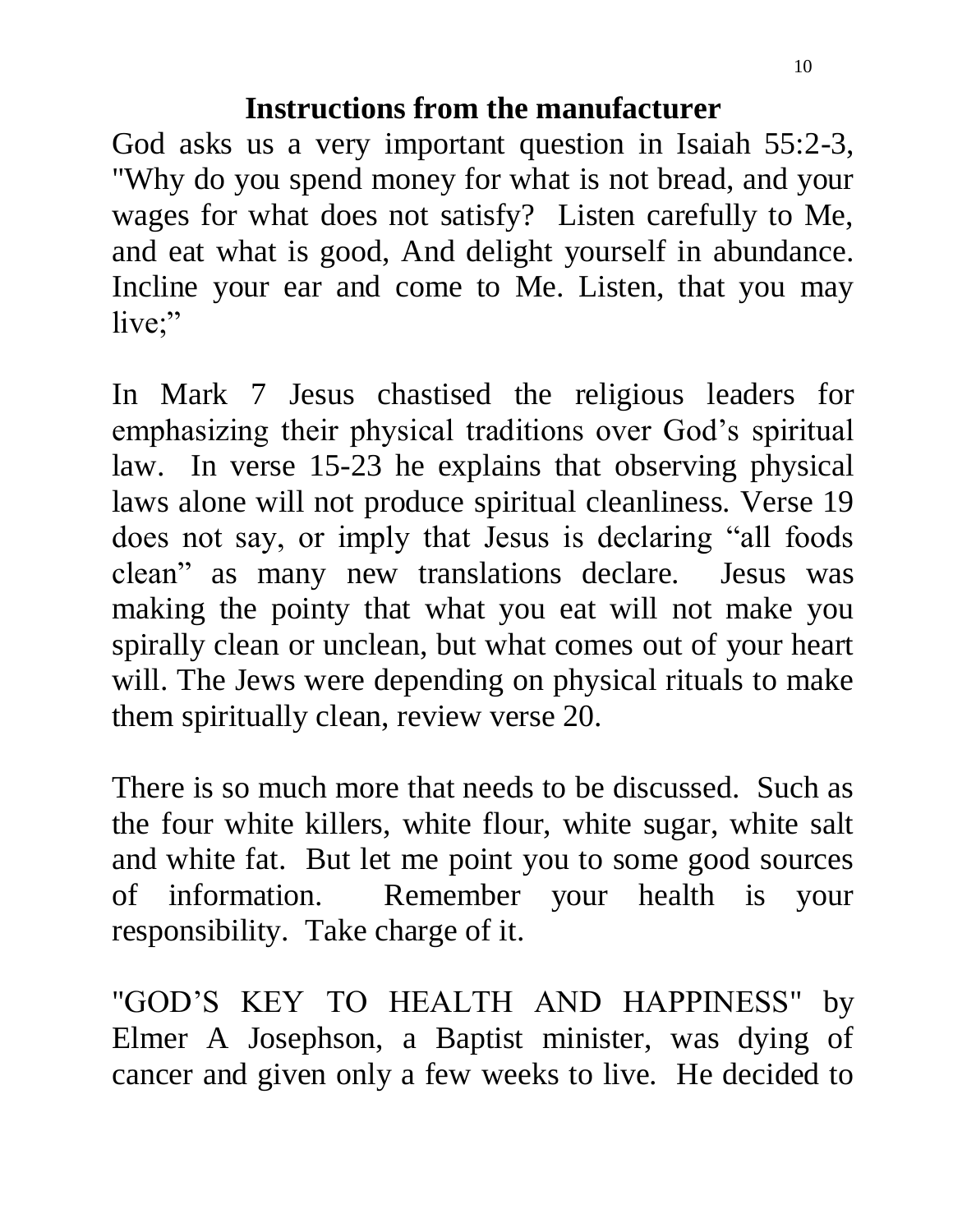take God's instructions more seriously than he was taught in seminary and cured himself.

"WHY CHRISTIANS GET SICK" by Rev. George H. Malkmus. He had to fight colon cancer at age 42; and he won, because he acted on God's word.

"WHAT THE BIBLE SAYS ABOUT HEALTHY LIVING" by Rex Russell, M.D. Rex and his family were suffering from many ailments but cured them all except for his diabetes which he was able to bring under control.

Dr. Russell developed a simple three-step formula that guided him and his family to radiant health.

- 1. Eat only what God created to be food for mankind.
- 2. Eat it as close to it's natural state as possible.
- 3. Do not become addicted to any food or drink.

# **How to break the yoke of addiction**

Isaiah 58:6 "Is not this the fast that I have chosen: to loose the bonds of wickedness, to undo the bands of the yoke, to let the oppressed go free, and that you break every [enslaving] yoke?"

This verse, as with many in the bible, has a dual meaning. If one is addicted to anything he is under the yoke of wickedness, and is oppressed and enslaved. To break that yoke - **Fast**, particularly concerning what you are addicted to.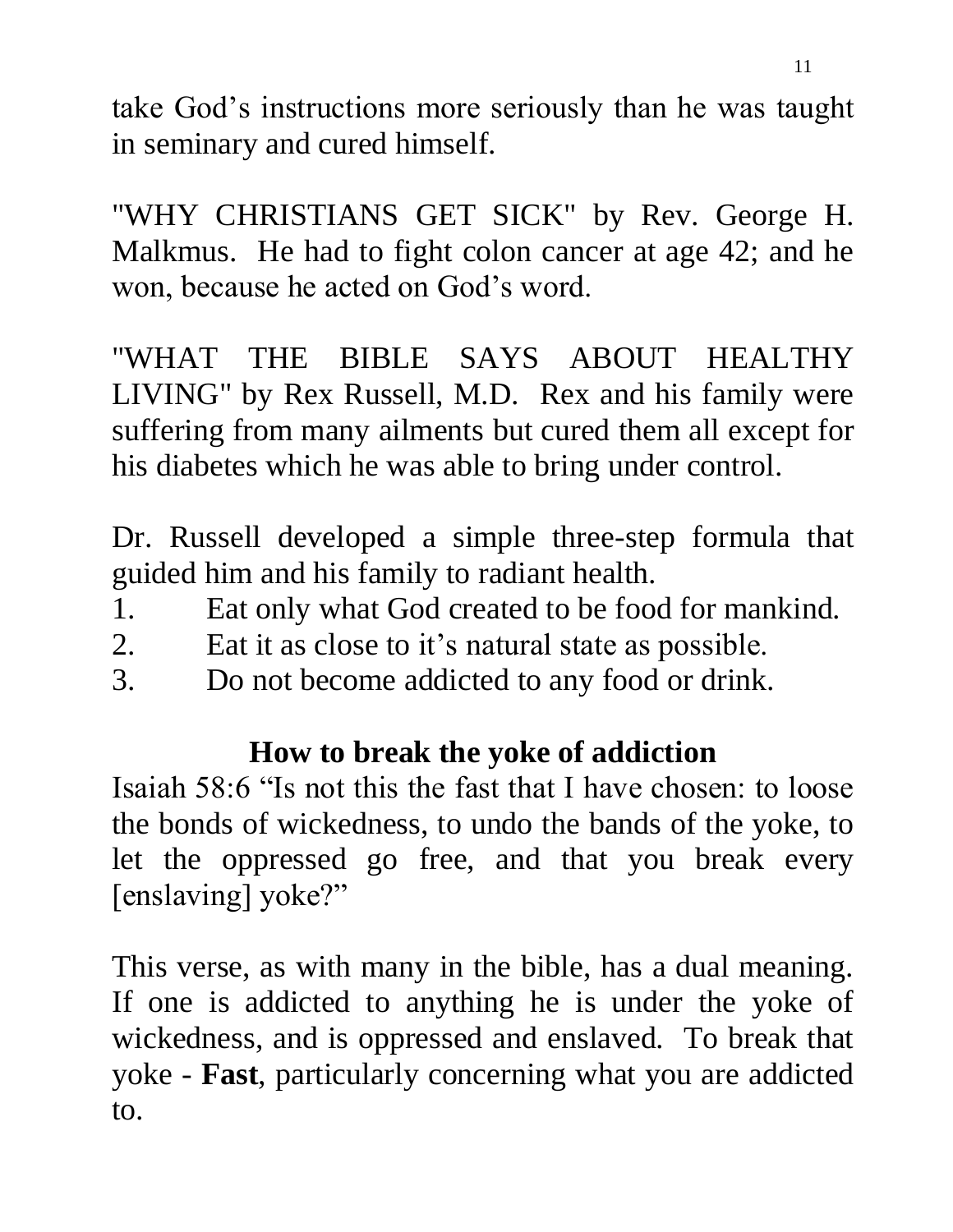Other good books:

"THE BIBLE CURE" by Reginald Cherry, M.D.

"NONE OF THESE DISEASES" by S. McMillen, M.D. and David E. Stern, M.D.

"WHAT WOULD JESUS EAT?" By Don Colbert, M.D. "SPIRITUAL SECRETS TO PHYSICAL HEALTH" By Paul Johnson, M.D.

"HEALING WISDOM FROM THE BIBLE" by James E. Gibson, Ph.D.

Knowledge can be learned, but wisdom comes from God. The wise will learn and do; the foolish will always find reason to keep doing what they have always done. Why shouldn't they get what they always got?

## **The temple of God**

Jesus was very respectful of His Father's temple while here on earth. Consider the time Jesus went up to Jerusalem and found the moneychangers doing business in the temple (probably on the Sabbath). Jesus became so angry that He physically drove them out of the temple. Why? Because it was His Father's house (John 2:13-16). And then in verse 17, "And his disciples remembered that it was written, The zeal of thine house hath eaten me up." (Ps. 69:9)

Since our bodies are the holy temple dedicated to God shouldn't we be concerned how we treat them lest we offend the Holy Spirit?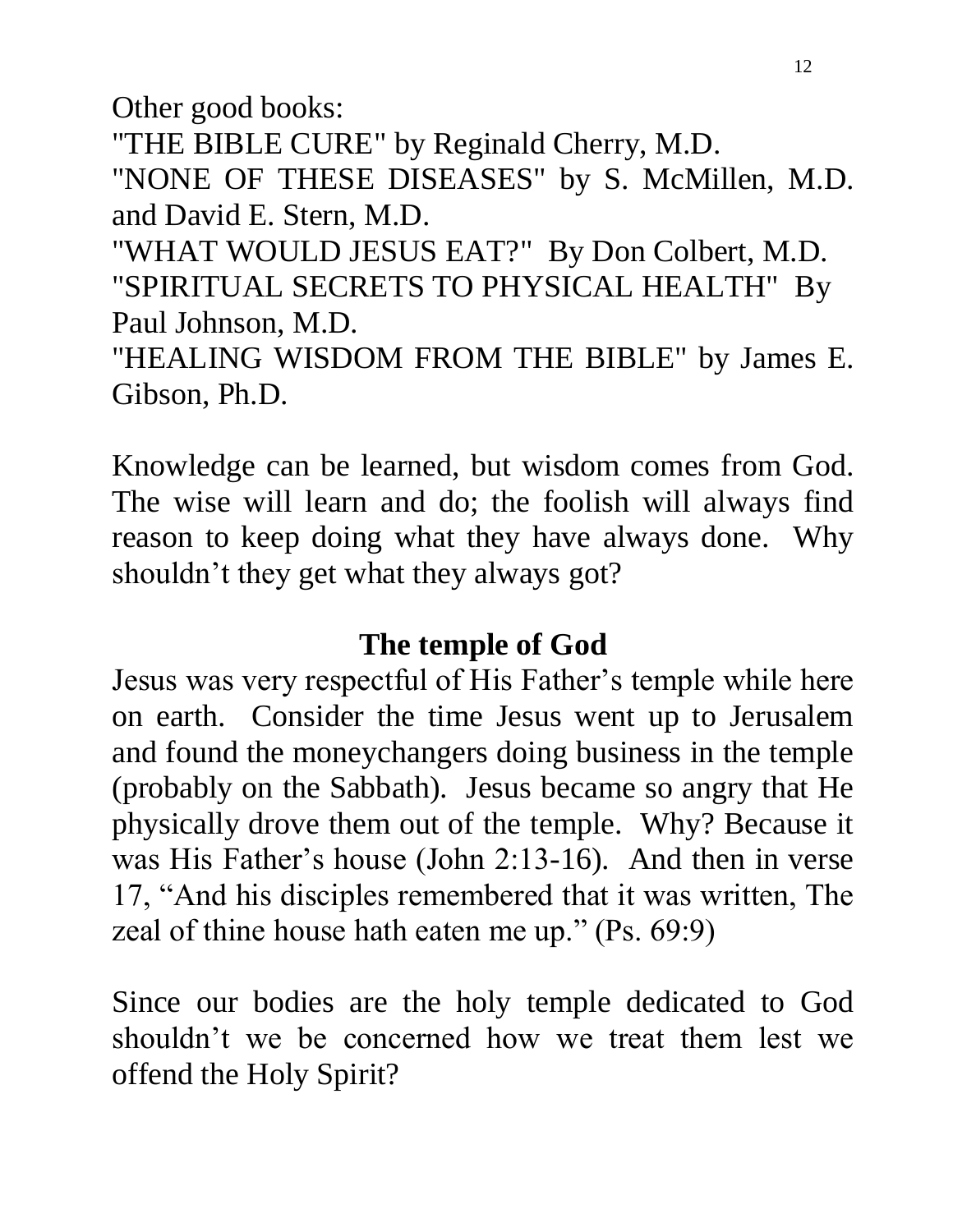I Cor 3:16-17 "Know ye not that ye are the temple of God, and that the Spirit of God dwelleth in you? 17 If any man defile the temple of God, him shall God destroy; for the temple of God is holy, which temple ye are."

Read again how He cautioned Israel in Deuteronomy. 23:14 to be careful not to offend Him? He said, "For the LORD thy God walks in the midst of thy camp, to deliver thee, and to give up thine enemies before thee; therefore shall thy camp be holy: that he see no unclean thing in thee, and turn away from thee."

God was speaking to Israel but wouldn't the principle apply to His people today?

If you believe what Christ said, why not believe what He wrote? "To the law and to the testimony: if they speak not according to this word, it is because there is no light in them" (Isa 8:20). Does your minister (or anyone) tell you God's law is no longer applicable? Avoid them, there is no light in them (Isa. 8:12).

The relative value of health and wealth depends on which you have left.

Your body, as temporary as it is, is a priceless, irreplaceable gift from the King, treat it accordingly.  $\Box$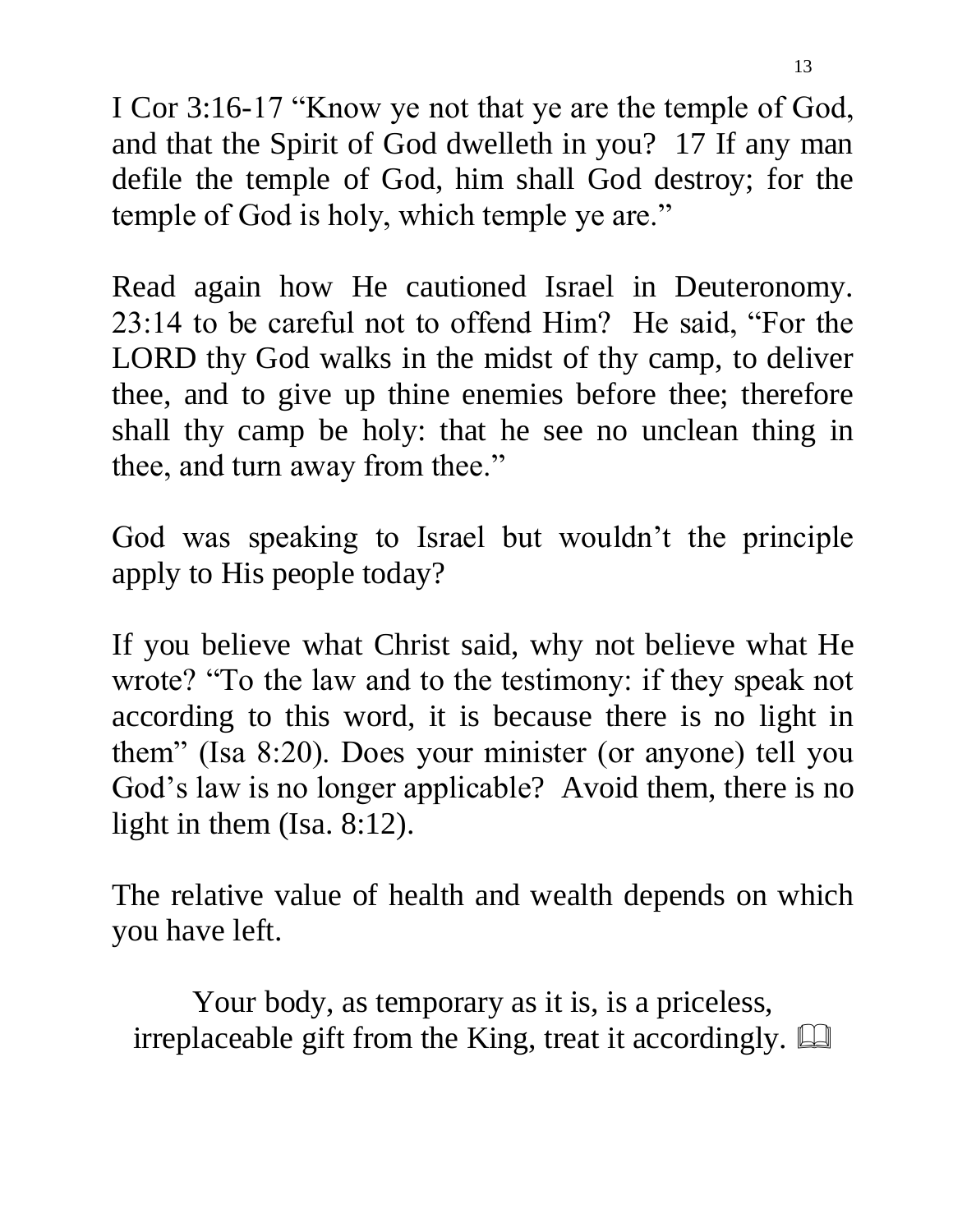# **A key to mental health and happiness**

"Finally, brethren, whatsoever things are true, whatsoever things are honest, whatsoever things are just, whatsoever things are pure, whatsoever things are lovely, whatsoever things are of good report; if there be any virtue, and if there be any praise, think on these things" (Phil 4:8). *Fill your mind with these thoughts continually and there wont be room for Satan's darts.*

*Pray for a forgiving attitude, remembering that vengeance belongs to the Lord and He will repay. Forgiving others is a healing balm that spreads its remedy to all concerned (especially you), mentally, emotionally, as well as physically; it also removes a great stumbling block for your prayers.*   $\overline{\phantom{a}}$ 

"And when ye stand praying, forgive, if ye have ought against any: that your Father also which is in heaven may forgive you your trespasses. But if ye do not forgive, neither will your Father which is in heaven forgive your trespasses" (Mark 11:25-26).

"Take heed to yourselves: If thy brother trespass against thee, rebuke him; and if he repent, forgive him. And if he trespass against thee seven times in a day, and seven times in a day turn again to thee, saying, I repent; thou shall forgive him" (Luke 17:3-4).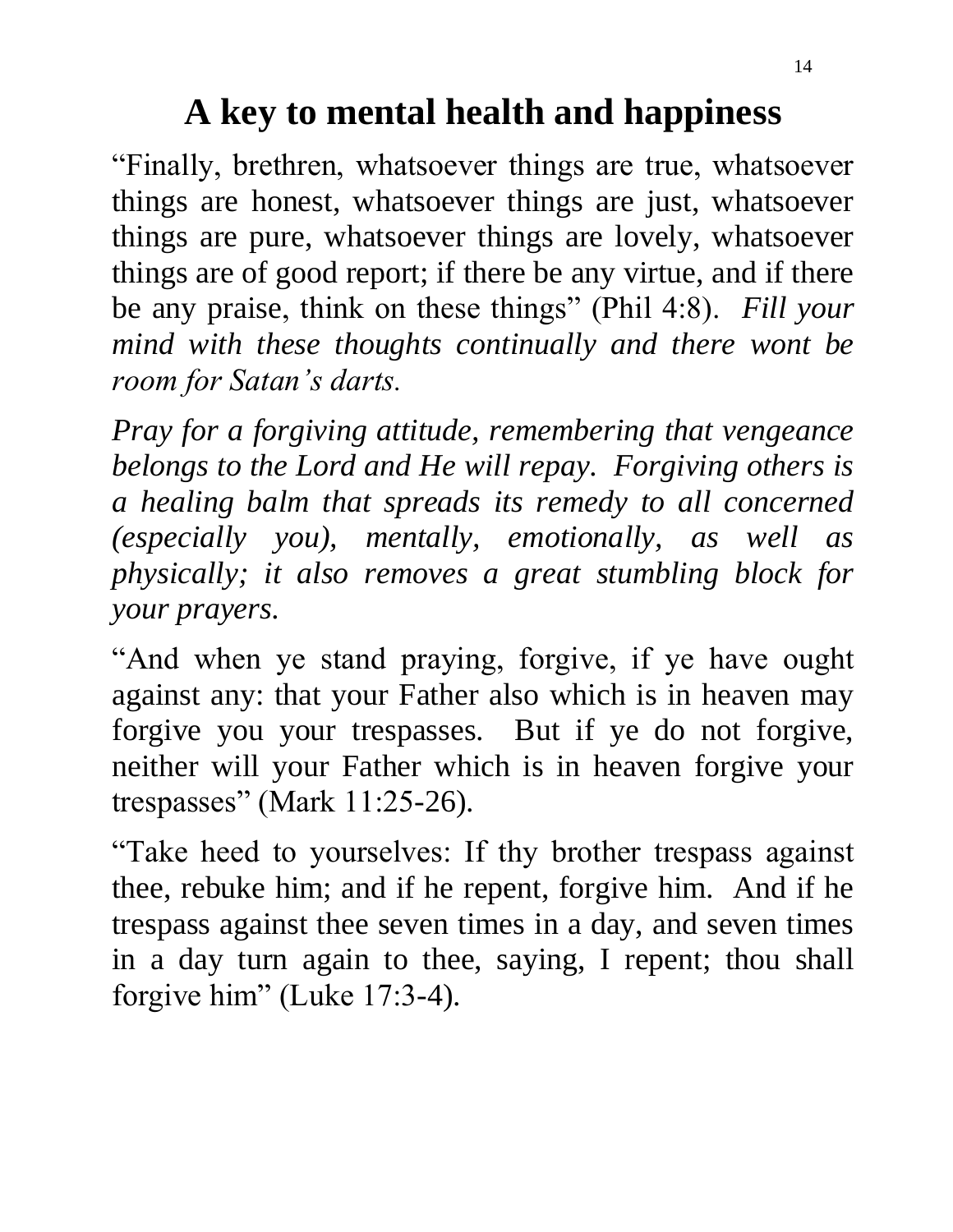It's not harmful because it's a sin, it's a sin because it's harmful. Salvation is a gift from God. His laws teach us how to live.

Del Leger, Christian Church Of God,. Grand Junction, Co. (970) 249-6857, dlleger@montrose.net. www.ccofgod.com ©5/3/03,

# **"As scarce as truth is the supply has always exceeded the demand" Mark Billings**

Other of study guides of interest: AND YE SHALL BE AS GODS ANSWERS TO THOSE WHO HAVE CREPT IN UNAWARES RESPONSIBILITY OF THE BRETHREN TAKE HEED THAT NO MAN DECEIVE YOU THOUGHTS ON PRAYER